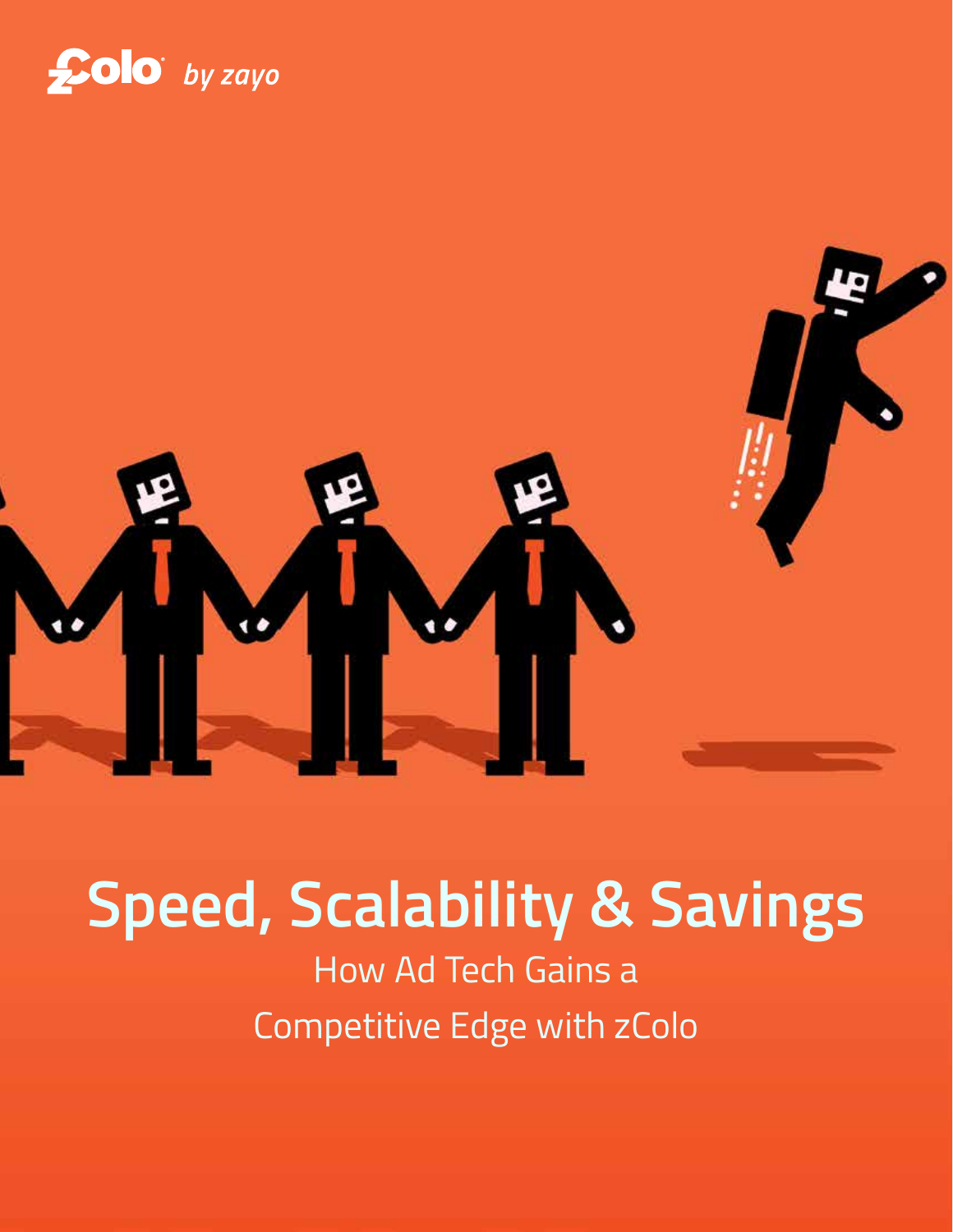

### **An Expensive Dilemma**

Igital advertising has changed the landscape of available media for marketers<br>everywhere. The days of Don Draper are long behind us. Today's sophisticate<br>advertisers have more in common with statisticians than ad men. Data everywhere. The days of Don Draper are long behind us. Today's sophisticated advertisers have more in common with statisticians than ad men. Data now drives every conversation, and critical matrices define growth and success. This rebirth of the modern advertiser is now enabled by new and innovative software applications, which are changing the game.

Advertising technology, or Ad Tech, has been exploding as an industry since 2010. The Advertising and Marketing industry is ranked as the third fastest-growing industry with a 200 percent growth in revenue and employees.<sup>1</sup> Ad Tech revenue is set to grow over 300 percent by 2020 -- up from \$30 billion in 2015 to \$100 billion by 2020.2

As advertisers become more data-centric and technology-savvy, Ad Tech applications must increase their capacity to deliver meaningful solutions or they will lose swiftly to the competition. These applications must be accessible and functional in an instant. Any delay in moving data or supplying content could lead to missed revenue. Amazon found every 100ms of latency cost them 1 percent in sales. Google found an extra 0.5 second in search page generation time dropped traffic by 20 percent.3

To execute high-volume data collection and analysis, buy & sell in milliseconds, and deliver ads across multiple platforms, Ad Tech companies are forced to invest heavily in infrastructure -- which can quickly force CapEx investments and complexity to skyrocket. As a result, companies are then left with three major challenges when it comes to executing critical operations:

- 1. Control growing costs
- 2. Dramatically reduce latency
- 3. Support fast growth

To solve these challenges, leaders in Ad Tech are moving toward scalable infrastructure that provides speed, grows with them, and reduces CapEx investment.

100-billion-by-2020.html 3 Liddle, J. (2008, August 27). Amazon found every 100ms of latency cost them 1% in sales. Retrieved from GigaSpaces XAP Blog: http://blog.gigaspaces.com/amazon-found-every-100ms- of-latency-cost-1-in-sales/

<sup>1</sup> Graham, K. (2015, September 4). Ad Tech Firms are 2015 Fastest-Growing Companies in the US. Retrieved from MonetizeMore: http://www.monetizemore.com/blog/ad-tech-firms-are- 2015-fastestompanies-in-the-us/<br>Loechner, T. (2015, April 8), Ad Tech Re

nue To Grow To \$100 Billion By 2020. Retrieved from Real-Time Daily: http://www.mediapost.com/publications/article/247365/ad-t ech-re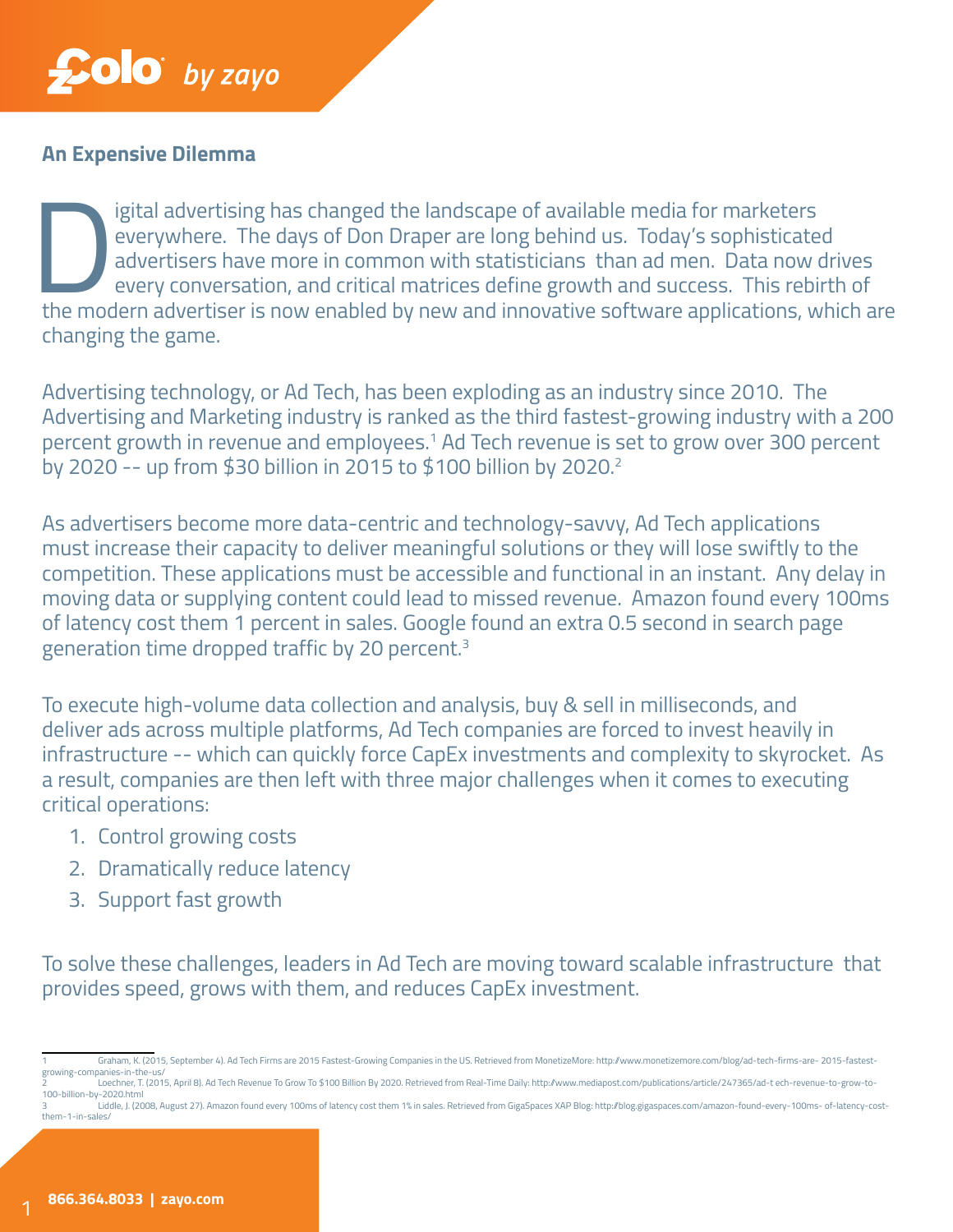

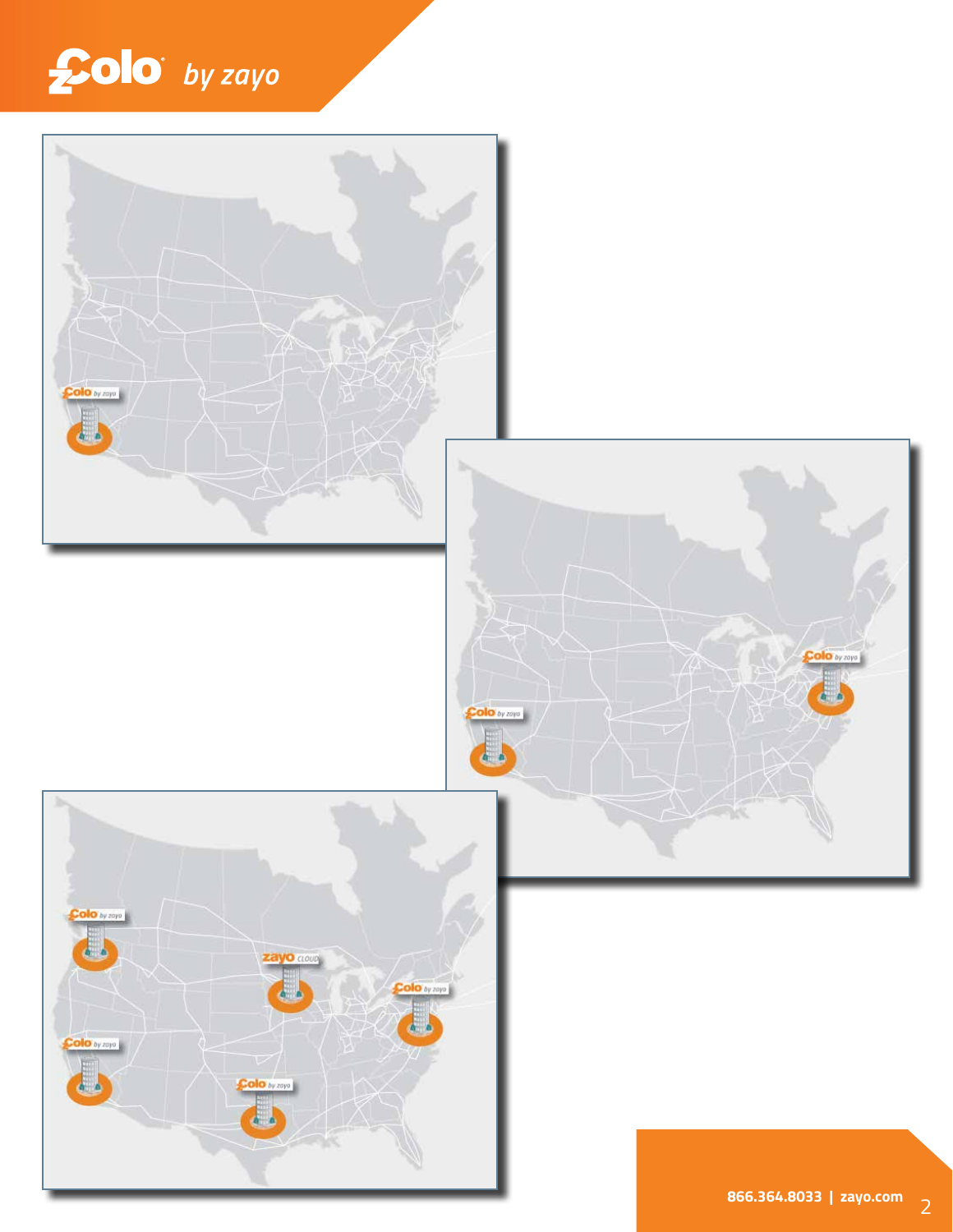### **Scalable Savings**

Finding the balance between fast, resilient infrastructure and reduced CapEx investment can be tricky. Many companies start off with a simple colo + 1G fiber strategy. They tend to select data centers near their headquarters -- making server maintenance simple. In addition, they purchase connectivity solutions to deliver their applications or content to potential customers around the world. However, as traffic grows, latency may eventually take its toll on user experience, impacting revenue growth.

Over time, Ad Tech firms may supplement their colocation with public cloud services. They tend to use the public cloud initially to manage peak traffic demands, create development environments, and become more scalable. However, it's not long before operational costs can become unmanageable. Many turn those dollars over to a capital investment, where they own or lease the equipment themselves. They will then stretch their deployments out to two data centers in geographically diverse markets. This also allows them to decrease latency and improve customer experience. 10G network is deployed to connect the facilities and compute and storage systems are distributed.

Eventually, demand in edge markets increases and connectivity-focused colocation deployments are needed around the world. High-volume 100G connectivity is lit and distances are significantly shortened between content and the end user. Latency continues to decrease, by up to 55 percent compared to the previous deployment models. Private cloud is enabled to drive operational efficiency, offer DR resiliency and store petabytes of ever growing data. Additionally, resiliency of the overall infrastructure actually increases. By using a more streamlined colocation model with huge bandwidth, if something were to go down, compute can simply failover to any of the other facilities without missing a beat.

Due to Ad Tech's high-density computing needs, companies are utilizing 8 to 10 kw/cabinet --twice as much as the average enterprise load, translating to significantly higher costs and complexity to run their applications. On top of this, they need to dedicate operational spend for a geographically diverse staff to manage all these servers. They have to deal with multiple providers of colocation, cloud, and network services around the world and need people skilled enough in every area to design deployments.

What many smart Ad Tech firms have done is found ways to bundle all these services together, add outsourced remote hands staffing, and save up to 34% on the standard cost of their whole deployment.<sup>4</sup>

Based on list rates for individual services versus combined expected TCO for Colo + Network from zColo.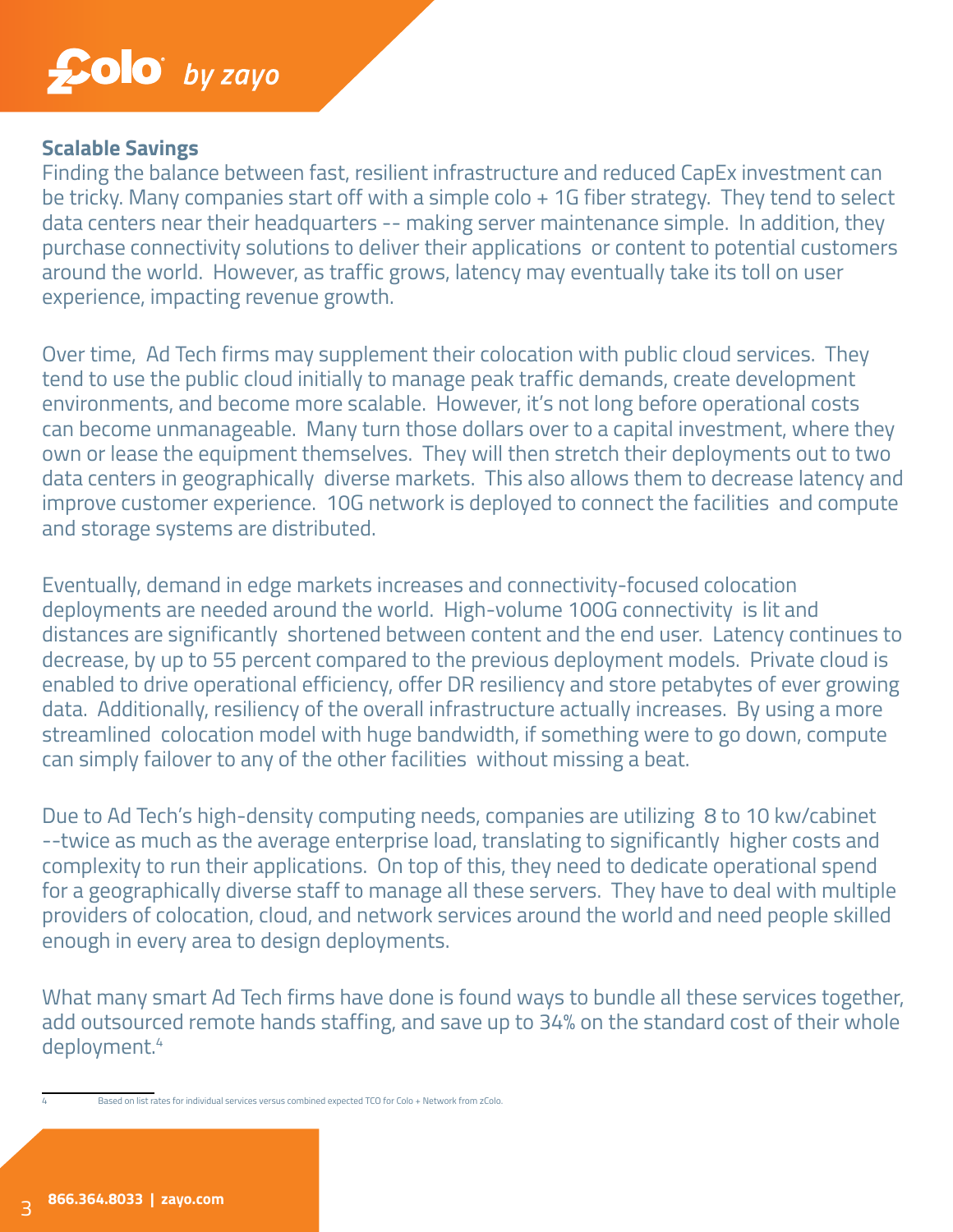### **How Ad Tech companies reduce latency and control costs with Zayo**

zColo, Zayo's data center division, offers over 60 carrier-neutral colocation facilities across North America and Europe. Ad Tech companies around the world have leveraged these facilities, as well as Zayo's expansive network, to deliver creative cost-saving and latencyreducing solutions.

### *MediaMath*

MediaMath, a leading independent programmatic advertising company, leveraged this expansive portfolio to expand their computing power, reduce latency and control their costs. Over nine years, MediaMath's client base grew to more than 4,000 diverse global companies. Its technology platform analyzes more than 200 billion customer opportunities daily.



"Zayo's ability to support high-power density loads and our ability to scale were key factors in winning MediaMath's business," said Greg Friedman, executive vice president, Colocation and Cloud Infrastructure at Zayo.

MediaMath decided to expand its colocation into zColo's Oak Brook, IL facility (a suburb of Chicago). They coupled this with Zayo's expansive network capability, leveraging 10G wavelength connectivity to key peering and interconnection facilities. "The combination of Zayo's connectivity and colocation was a big differentiator for us. While we are moving our data center to the edge, Zayo's infrastructure ensures that we have the performance needed to process, move and store massive volumes of real-time data," said Keith O'Neill, senior engineering manager at MediaMath.5

### *OpenX*

OpenX, a global leader in creating programmatic advertising marketplaces, expanded its data center footprint with zColo to support the growing volume of transactions on its OpenX Ad Exchange. The exchange facilitates trillions of transactions yearly for the company's more than 1,000 publisher clients worldwide.



Given Zayo's interconnect-rich data center portfolio and extensive fiber network we were well positioned to support OpenX's growing needs. They decided to expand their dense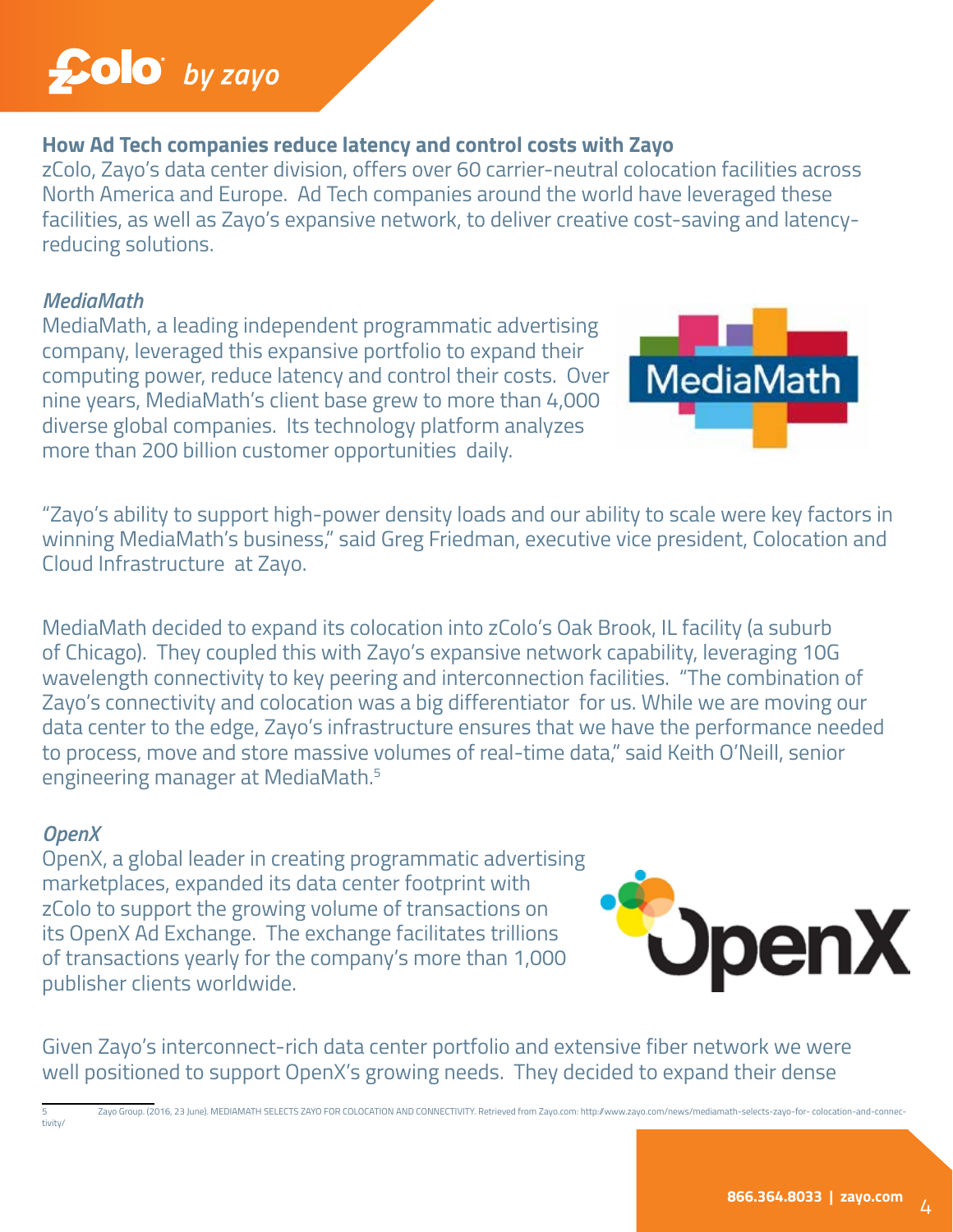footprints at zColo facilities in Ashburn, VA and Oak Brook, IL. To accommodate this growth, zColo invested millions in expanding our space and upgrading our infrastructure at both locations. This, in turn, saved OpenX tens of millions in capital expenditures and helped them scale their computing power at a breakneck pace.

Shane Garoutte, vice president, technology operations at OpenX, said, "Zayo continues to be a valuable partner for OpenX. Zayo has proven to be adaptable to the needs of our business while offering a competitive price compared to other providers, making the decision to expand our use of their platform an easy one."6

#### *Tackling the Holiday Rush*

One of zColo's Ad Tech customers sees a huge traffic spike each year during the holiday season. However, for the rest of the year, network demands are significantly lower. In addition, they wanted to distribute their computing across multiple regions, with a more streamlined design. They found themselves overpaying significantly for bandwidth they weren't using and infrastructure-heavy colocation facilities they didn't need. They decided to leverage Zayo's unique data center footprint and innovative network solutions to control costs and fit their needs.

By moving to four smaller colocation deployments, they were able to distribute their computing power to the edge more efficiently and save money on infrastructure they weren't using. Since they coupled their colocation with diverse connectivity, if disaster were to strike, their key applications could simply roll over to another facility, rather than everything going down.

The customer also found great value in FlexConnect, Zayo's commitment-free, usage-based ethernet for cloud and data center connectivity. By leveraging FlexConnect they were able to pay for only the traffic they used each month, rather than a flat fee for bandwidth they may not fully need. This allowed them to ramp up their bandwidth for a few months and easily turn it off when it is not needed. They payed a small fee for ports and just 3 cents per gigabyte for data traffic.

By combining four small colocation deployments around North America and 50G FlexConnect, this customer was better able to manage their costs and the onslaught of holiday traffic they receive every year.

Zayo Group. (2016, March 15). OPENX SELECTS ZAYO FOR DATA CENTER EXPANSION. Retrieved from Zayo.com: http://www.zayo.com/news/openx-selects-zayo-for-data- center-expansion,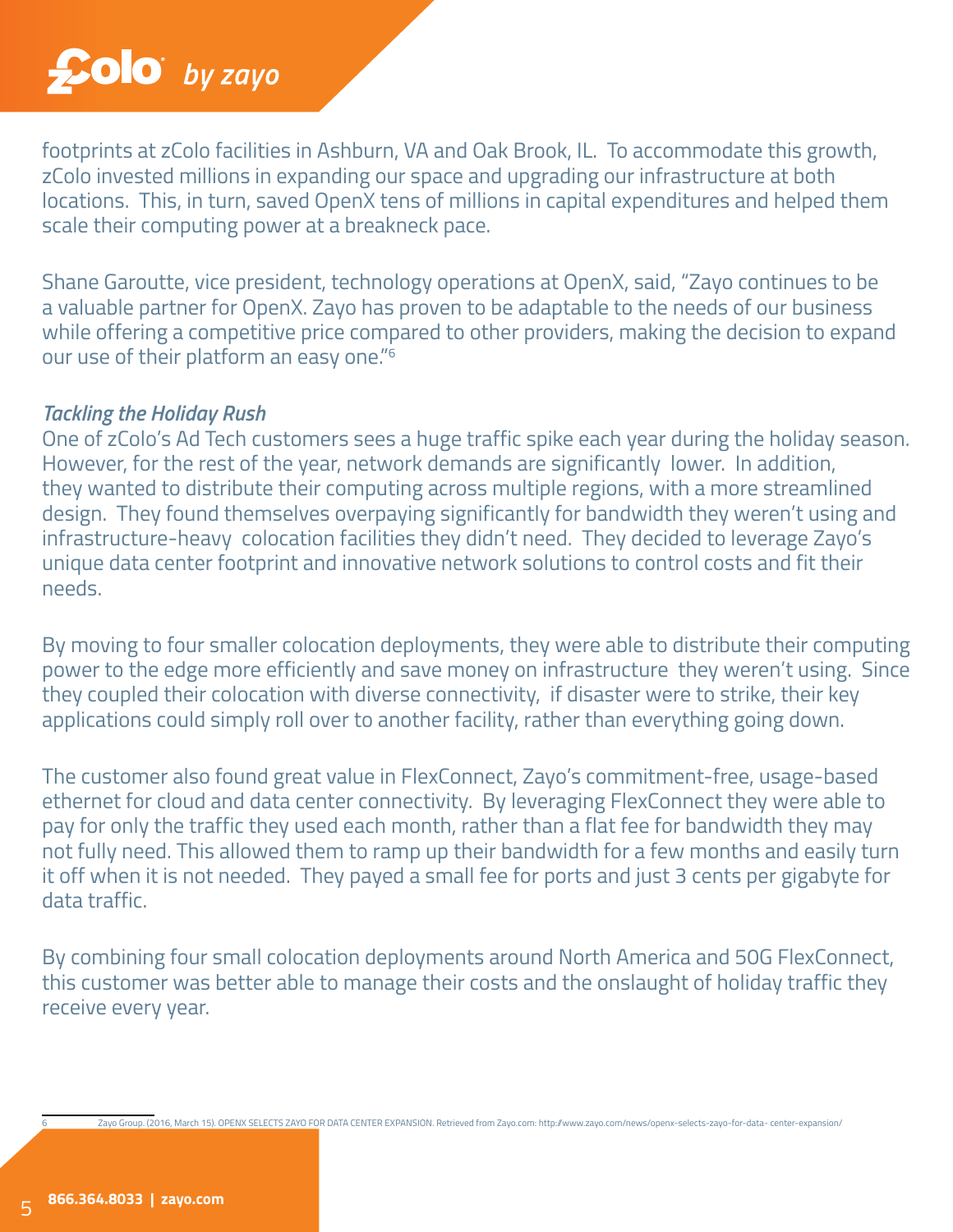### **The Future of Ad Tech Infrastructure and the world at large**

As petabytes of data storage quickly turn into exabytes, latency decreases to almost immeasurable speed, and growth in mobile computing continues, enterprises are looking to communications infrastructure to future-proof their operations. The future of colocation and network infrastructure looks to leverage mobile tower technology in new and fascinating ways.

Today colocation comes in three primary flavors:

- Large, infrastructure and security-rich facilities in the suburbs
- Smaller, interconnection- focused carrier hotels primarily located in the central business district
- Midtown facilities that offer the best of both with low latency, low cost and high scalability

Connecting the suburban or midtown facilities to the downtown carrier hotels, called tethering (shown), allows customers to leverage lots of power and redundancy for core computing needs while accessing a plethora of network connectivity options.

In the future large, primary computing data centers will remain, but they will connect to small hubs located near fiber towers. The network will connect directly into the tower itself, pushing content over the mobile network with lightning speed. Dense fiber will allow more content to be delivered faster over wireless networks.

備

冊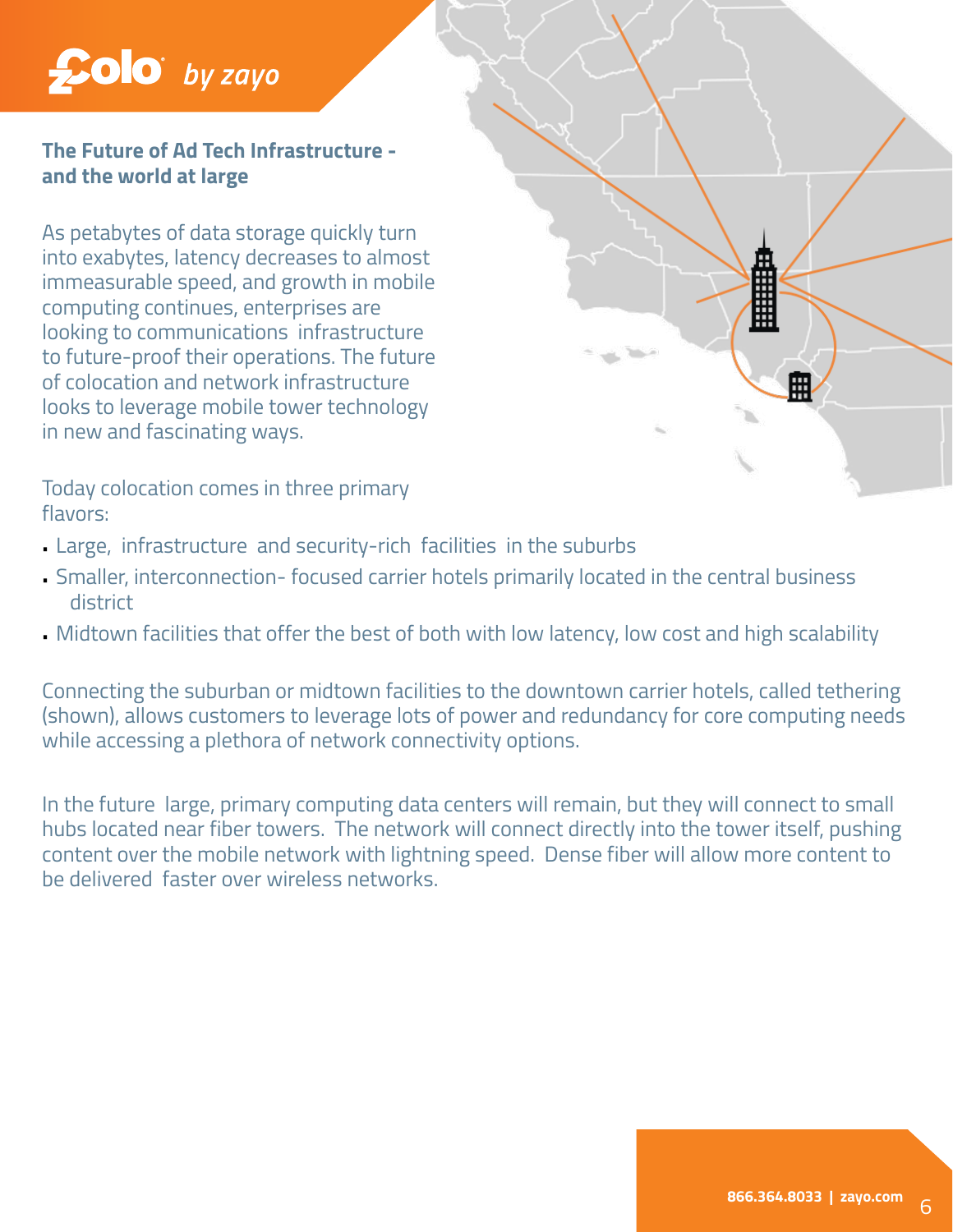

The potential benefit to Ad Tech could be industry-changing. Ninety percent of consumers have stopped using multiple mobile applications due to poor performance<sup>7</sup>, often related to lag. A reliable, consistent mobile experience is central to a company's brand reputation and financial performance. By pushing content directly to the tower, mobile network latency could eventually become imperceptible to the end user. Zayo continues to work with its wireless partners to extend and densify their networks, which will improve quality, reliability, speed and performance for years to come.



7 Whittle, D. (2014, July 16). Nearly 90 Percent Surveyed Stop Using Apps Due to Poor Performance. Retrieved from APM Digest: http://www.apmdigest.com/nearly-90-percent-surveyed- stop-using-apps-dueto-poor-performance